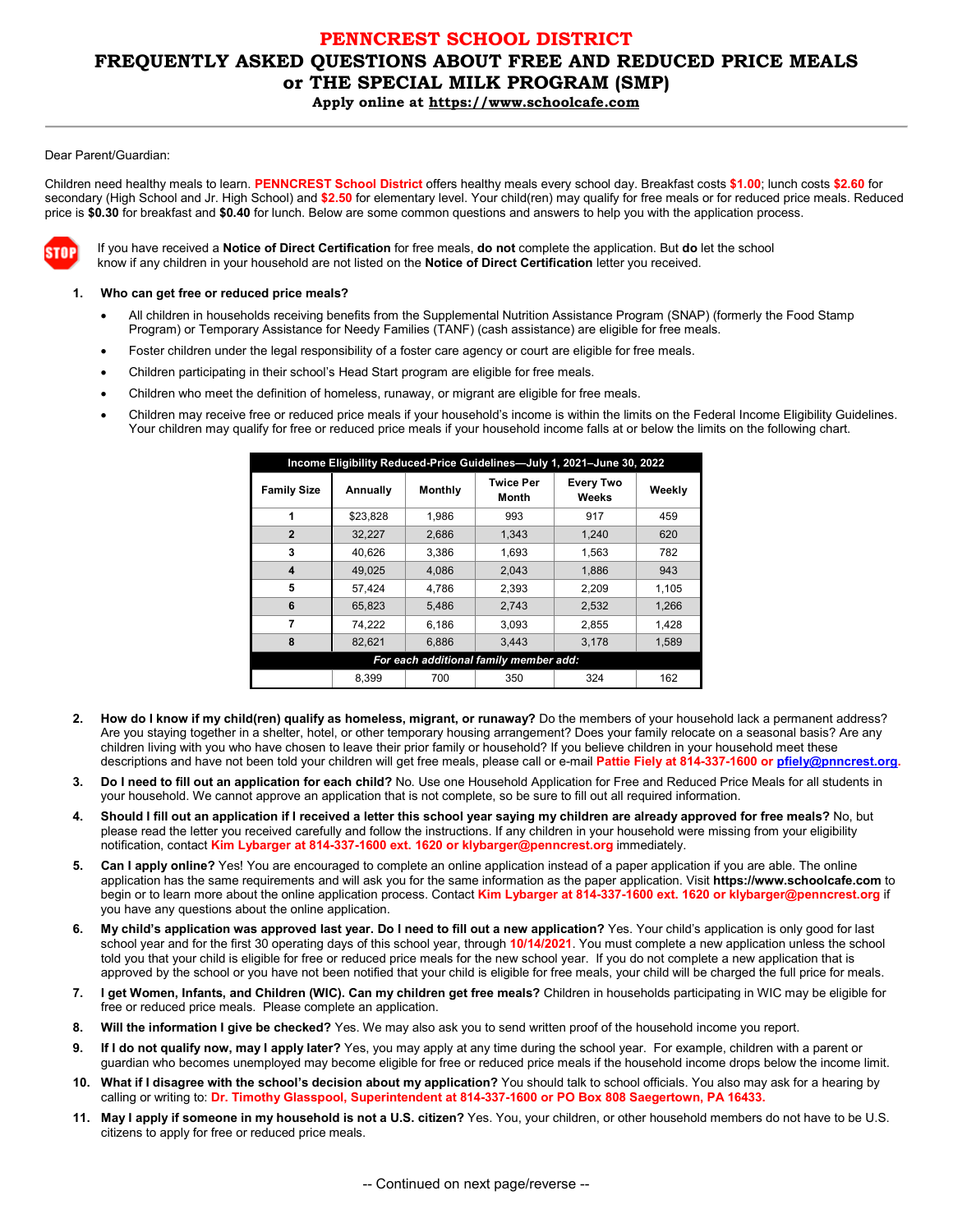- **12. What if my income is not always the same?** List the amount that you normally receive. For example, if you normally make \$1000 each month, but you missed some work last month and only made \$900, put down that you made \$1000 per month. If you normally get overtime, include it, but do not include it if you only work overtime sometimes. If you have lost a job or had your hours or wages reduced, use your current income.
- **13. What if some household members have no income to report?** Household members may not receive some types of income we ask you to report on the application, or may not receive income at all. Whenever this happens, please write a 0 in the field. However, if any income fields are left empty or blank, those will also be counted as zeroes. Please be careful when leaving income fields blank, as we will assume you meant to do so.
- **14. We are in the military. Do we report our income differently?** Your basic pay, cash bonuses, allowances for off-base housing, food, and clothing, must be reported as income. Exclude combat pay, Family Subsistence Supplemental Allowance, and privatized housing allowances.
- **15. My family needs more help. Are there other programs we might apply for?** To find out how to apply for SNAP or other assistance benefits, visit [http://www.compass.state.pa.us,](http://www.compass.state.pa.us/) contact your local county assistance office, or call the Department of Human Services at **1-800-692-7462**.

If you have other questions or need help, call **814-337-1600 ext. 1620**.

Sincerely,

*Kim Lybarger* 

In accordance with Federal civil rights law and U.S. Department of Agriculture (USDA) civil rights regulations and policies, the USDA, its Agencies, offices, and employees, and institutions participating in or administering USDA programs are prohibited from discriminating based on race, color, national origin, sex, disability, age, or reprisal or retaliation for prior civil rights activity in any program or activity conducted or funded by USDA.

Persons with disabilities who require alternative means of communication for program information (e.g. Braille, large print, audiotape, American Sign Language, etc.), should contact the Agency (State or local) where they applied for benefits. Individuals who are deaf, hard of hearing or have speech disabilities may contact USDA through the Federal Relay Service at (800) 877-8339. Additionally, program information may be made available in languages other than English.

To file a program complaint of discrimination, complete the USDA Program Discrimination Complaint Form, (AD-3027) found online at: http://www.ascr.usda.gov/complaint filing cust.html, and at any USDA office, or write a letter addressed to USDA and provide in the letter all of the information requested in the form. To request a copy of the complaint form, call (866) 632-9992. Submit your completed form or letter to USDA by:

(1) Mail: U.S. Department of Agriculture Office of the Assistant Secretary for Civil Rights 1400 Independence Avenue, SW Washington, D.C. 20250-9410;

(2) Fax: (202) 690-7442; or

(3) E-mail: program.intake@usda.gov.

This institution is an equal opportunity provider.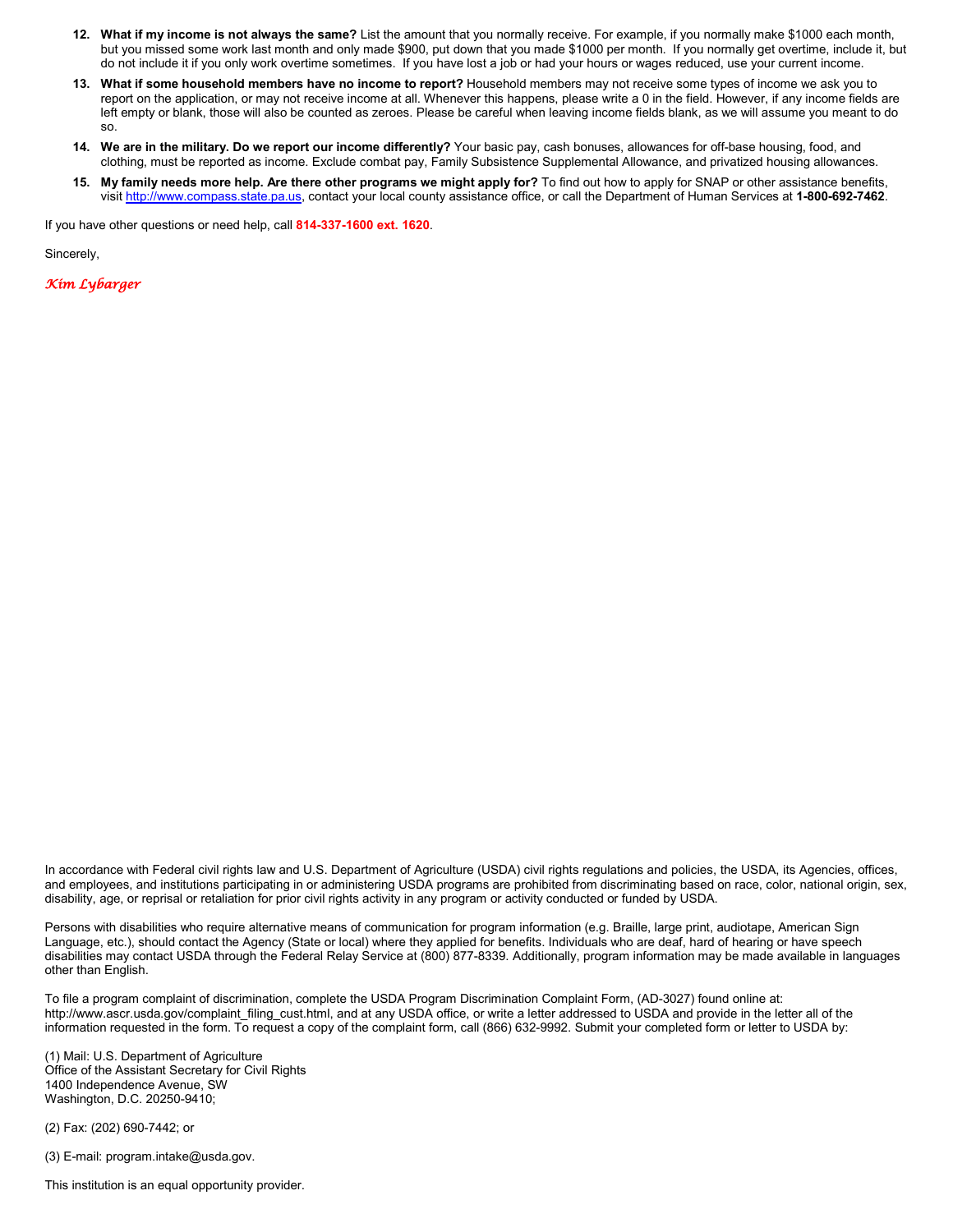# **HOW TO APPLY FOR FREE AND REDUCED PRICE MEALS or THE SPECIAL MILK PROGRAM**

Please use these instructions to help you fill out the application for free or reduced price meals. You only need to submit one application per household, even if your children attend more than one school in **PENNCREST School District**. The application must be filled out completely to certify your children for free or reduced price school meals. Please follow these step-by-step instructions beginning with **STEP 1**! Each step of the instructions is the same as the steps on your application. If at any time you are not sure what to do next, please contact **Kim Lybarger at 814-337-1600 ext. 1620 or klybarger@penncrest.org**.

#### **PLEASE USE A PEN (NOT A PENCIL) WHEN FILLING OUT THE APPLICATION AND DO YOUR BEST TO PRINT CLEARLY.**

## **STEP 1: LIST ALL HOUSEHOLD MEMBERS WHO ARE INFANTS, CHILDREN, AND STUDENTS UP TO AND INCLUDING GRADE 12**

Tell us how many children live in your household. They do NOT have to be related to you to be a part of your household. If there are more children present than lines on the application, attach a second piece of paper with all required information for the additional children.

**Who should I list here?** When filling out this section, please include ALL members in your household who are:

- Children age 18 or under AND are supported with the household's income;
- In your care under a foster arrangement, or qualify as homeless, migrant, runaway, or Head Start.
- **A) List each child's name.** Print each child's name. Use one line of the application for each child. Stop if you run out of space. If there are more children present than lines on the application, attach a second piece of paper with all required information for the additional children.
- **B) Do you have any foster children?** If any children listed are foster children, mark the "Foster Child" box next to the child's name. If you are ONLY applying for foster children, after finishing **STEP 1**, go to **STEP 4**. Foster children who live with you may count as members of your household and should be listed on your application. If you are applying for both foster and non-foster children, finish completing **STEP 1**, then proceed to **STEP 3**.
- **C) Are any children homeless, migrant, runaway, or Head Start?** If you believe any child listed in this section meets this description, mark the corresponding box next to the child's name and complete all steps of the application.

## **STEP 2: DO ANY HOUSEHOLD MEMBERS (INCLUDING YOU) CURRENTLY PARTICIPATE IN ONE OR MORE OF THE FOLLOWING ASSISTANCE PROGRAMS: SUPPLEMENTAL NUTRITION ASSISTANCE PROGRAM (SNAP) OR TEMPORARY ASSISTANCE FOR NEEDY FAMILIES (TANF)?**

- **A) IF NO ONE IN YOUR HOUSEHOLD PARTICIPATES IN ANY OF THE ABOVE LISTED PROGRAMS: Circle 'NO' and proceed to STEP 3 on these instructions and STEP 3 on your application.**
- **B) IF ANYONE IN YOUR HOUSEHOLD PARTICIPATES IN ANY OF THE ABOVE LISTED PROGRAMS: Circle 'YES' and provide the nine-digit case number.** You only need to write **one** case number. If you participate in one of these programs and do not know your case number, contact **1-877-395-8930 or your local assistance office**. You **must** provide a case number on your application if you circled "YES". **Skip to STEP 4.**

## **STEP 3: REPORT INCOME FOR ALL HOUSEHOLD MEMBERS (EVEN IF THEY DO NOT RECEIVE INCOME).**

- **A) REPORT ALL INCOME EARNED OR RECEIVED BY CHILDREN.** For ALL children listed in **STEP 1**, report the combined gross income in the box "Child Income" and check how often the income is received.
- **B) LIST ALL HOUSEHOLD MEMBERS (including yourself)** who are living with you and share income and expenses, even if they are not related and even if they do not receive income of their own.
	- **Do not include** children listed in **STEP 1.**
	- **Do not include** people who live with you but are not supported by your household's income AND do not contribute income to your household.
- **C) REPORT TOTAL INCOME** for each household member listed for each source provided. Report all income in whole dollars. Do not include cents. If they do not receive income from any source, write "0". If you write "0" or leave any income fields blank, you are certifying (promising) that there is no income to report. Mark how often each type of income is received by using the boxes to the right of each field.
	- **Report all amounts in GROSS INCOME ONLY.** Gross income is the total income received before taxes; many people think of income as the amount they "take home" and not the total, "gross" amount. Make sure that the income you report on this application has NOT been reduced to pay for taxes, insurance premiums, or any other amounts taken from your pay.
	- **What if I am self-employed?** Report income as a net amount. This is calculated by subtracting the total operating expenses of your business from its gross receipts or revenue.
- **D) REPORT TOTAL HOUSEHOLD SIZE.** Enter the total number of household members in the field "Total Household Size (Children and Adults)." This number MUST be equal to the number of household members listed in **STEP 3**. If there are any members of your household that you have not listed on the application, go back and add them. It is very important to list all household members, as the size of your household affects your eligibility for free and reduced price meals.
- **E) PROVIDE THE LAST FOUR DIGITS OF YOUR SOCIAL SECURITY NUMBER.** The household's primary wage earner or another adult household member must provide the last four digits of his/her Social Security Number in the space provided. You are eligible to apply for benefits even if you do not have a Social Security Number. If no adult household members have a Social Security Number, leave this space blank and mark the box to the right labeled "Check if no SSN."

-- Continued on next page/reverse --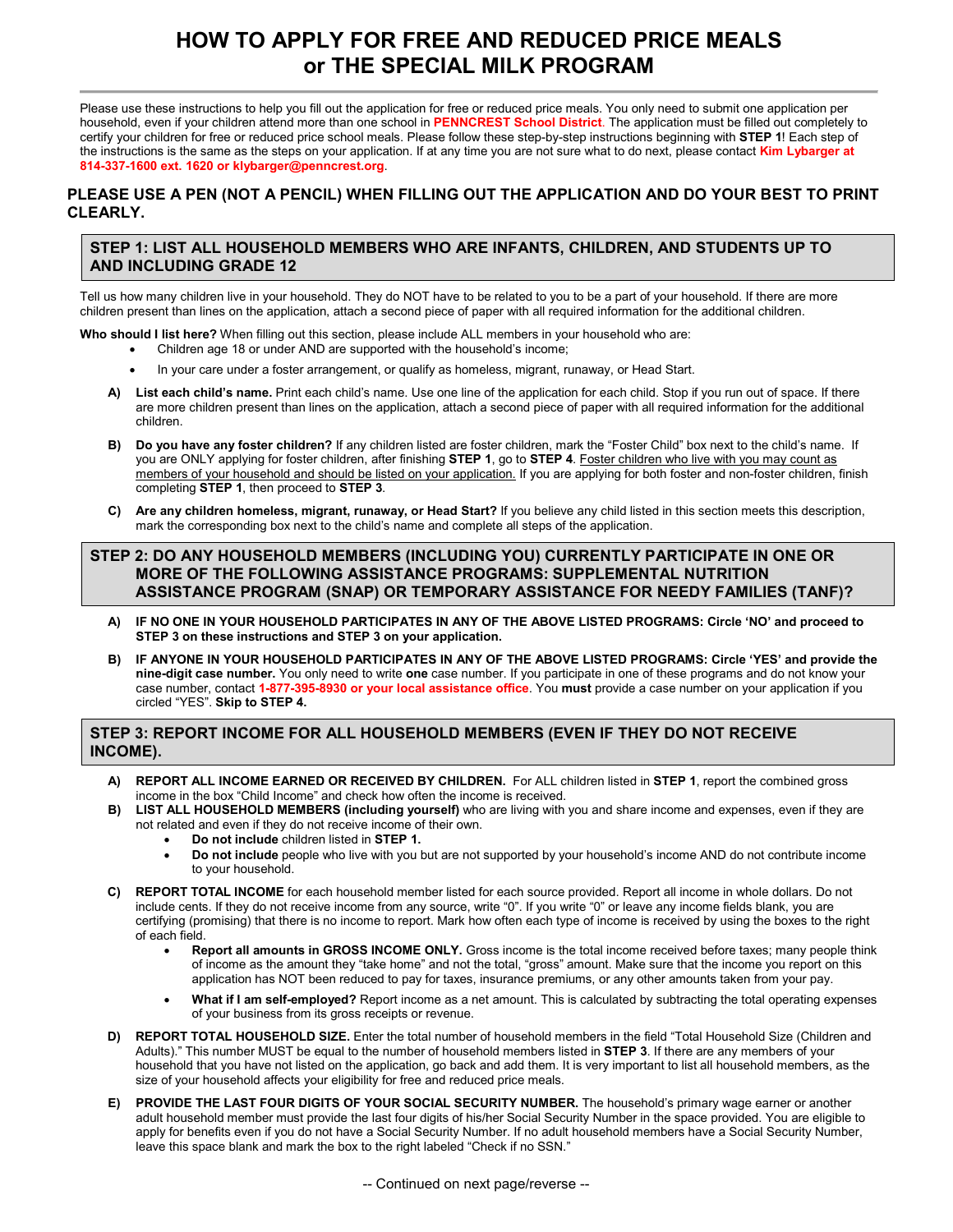## **STEP 4: CONTACT INFORMATION AND ADULT SIGNATURE**

**All applications must be signed by an adult member of the household.** By signing the application, that adult household member is promising all information has been truthfully and completely reported. **Before completing this section, please also make sure you have read the Privacy Act Statement and Non-discrimination Statement at the bottom of these instructions.**

- **A) PRINT AND SIGN YOUR NAME.** Print your name in the box "Printed name of adult completing the form." And sign your name in the box "Signature of adult completing the form.
- **B) WRITE TODAY'S DATE.** In the space provided, write today's date in the box.
- **C) PROVIDE YOUR CONTACT INFORMATION.** Write your current address in the fields provided if this information is available. If you have no permanent address, this does not make your children ineligible for free or reduced price meals. Sharing a phone number, email address or both is optional, but helps us reach you quickly if we need to contact you.
- **D) SHARE CHILDREN'S RACIAL AND ETHNIC IDENTITIES (OPTIONAL).** At the bottom of the application, we ask you to share information about your children's race and ethnicity. This field is optional and does not affect your children's eligibility for free or reduced price meals.

#### **Privacy Act Statement: This explains how we will use the information you give us.**

The Richard B. Russell National School Lunch Act requires the information on this application. You do not have to give the information, but if you do not, we cannot approve your child for free or reduced price meals. You must include the last four digits of the social security number of the adult household member who signs the application. The last four digits of the social security number is not required when you apply on behalf of a foster child or you list a Supplemental Nutrition Assistance Program (SNAP), Temporary Assistance for Needy Families (TANF) Program or Food Distribution Program on Indian Reservations (FDPIR) case number or other FDPIR identifier for your child or when you indicate that the adult household member signing the application does not have a social security number. We will use your information to determine if your child is eligible for free or reduced price meals, and for administration and enforcement of the lunch and breakfast programs. We MAY share your eligibility information with education, health, and nutrition programs to help them evaluate, fund, or determine benefits for their programs, auditors for program reviews, and law enforcement officials to help them look into violations of program rules.

#### **Non-discrimination Statement: This explains what to do if you believe you have been treated unfairly.**

In accordance with Federal civil rights law and U.S. Department of Agriculture (USDA) civil rights regulations and policies, the USDA, its Agencies, offices, and employees, and institutions participating in or administering USDA programs are prohibited from discriminating based on race, color, national origin, sex, disability, age, or reprisal or retaliation for prior civil rights activity in any program or activity conducted or funded by USDA.

Persons with disabilities who require alternative means of communication for program information (e.g. Braille, large print, audiotape, American Sign Language, etc.), should contact the Agency (State or local) where they applied for benefits. Individuals who are deaf, hard of hearing or have speech disabilities may contact USDA through the Federal Relay Service at (800) 877-8339. Additionally, program information may be made available in languages other than English.

To file a program complaint of discrimination, complete the USDA Program Discrimination Complaint Form, (AD-3027) found online at: http://www.ascr.usda.gov/complaint\_filing\_cust.html, and at any USDA office, or write a letter addressed to USDA and provide in the letter all of the information requested in the form. To request a copy of the complaint form, call (866) 632-9992. Submit your completed form or letter to USDA by:

(1) Mail: U.S. Department of Agriculture Office of the Assistant Secretary for Civil Rights 1400 Independence Avenue, SW Washington, D.C. 20250-9410;

(2) Fax: (202) 690-7442; or

(3) E-mail: program.intake@usda.gov.

This institution is an equal opportunity provider.